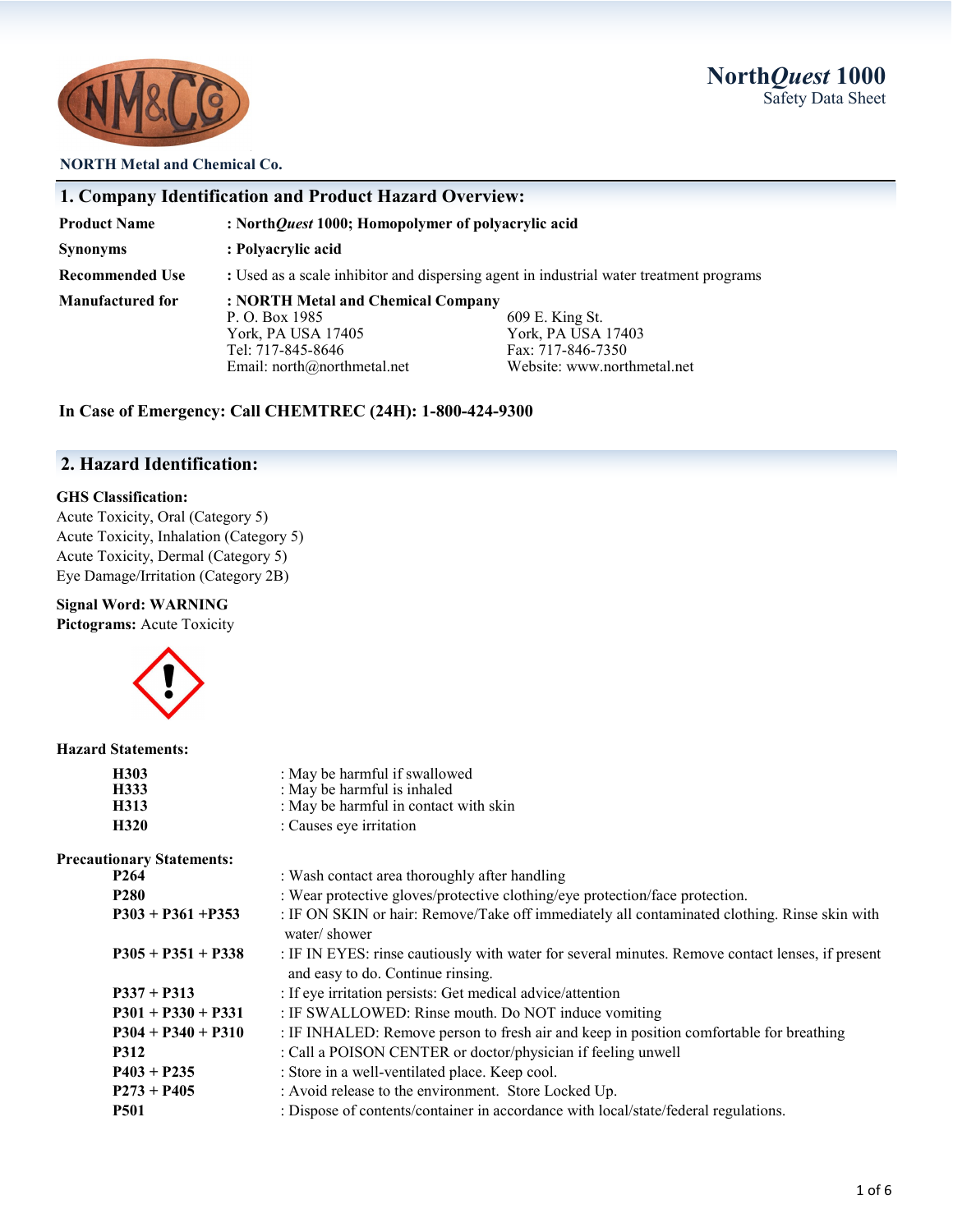### **3. Composition/Information on Ingredient:**

**Chemical Name : North***Quest* **1000;** Polyacrylic acid, Homopolymer of Acrylic Acid

**Chemical Family :** Acrylic Homopolymer

**Chemical Formula :** Not applicable

| Substance:       | <b>CAS Number:</b> | Hazard        | Compo. $(\% )$ |
|------------------|--------------------|---------------|----------------|
| Polyacrylic Acid | $9003 - 01 - 4$    | See section 2 | Proprietary    |
| Water            | 7732-18-5          |               | Proprietary    |

#### **4. First Aid Measures:**

**General Advice:** Consult a physician. Show this safety data sheet to the doctor in attendance. Move out of dangerous area.

**Eyes:** Flush skin with running water for at least fifteen minutes. Remove any contact lenses. Get medical aid/attention immediately. Continue to rinse eyes during transport to the hospital.

**Skin:** Remove contaminated clothing. Wash skin with plenty of running water and soap. Take victim immediately to the hospital. Consult a physician.

**Ingestion:** If the product is swallowed, first rinse mouth. Give small amount of water to drink. Call doctor/physician/poison center immediately. Do not induce vomiting. Never give anything by mouth to an unconscious person. If a person vomits, place him/her in recovery position so the vomit does not enter lungs.

**Inhalation:** If safe to do so**,** remove individual from further exposure. Keep warm and at rest. If breathing has ceased, give artificial respiration. Do not give mouth to mouth resuscitation. Get medical attention/consult a physician immediately.

**Note to Physician :** Treat symptomatically. **PPE for first responders :** Gloves and safety goggles are highly recommended.

| <b>5. Fire Fighting Measures:</b> |                                                                                                               |
|-----------------------------------|---------------------------------------------------------------------------------------------------------------|
| Flash Point $(^{\circ}C)$         | : No data available.                                                                                          |
| <b>Flammable Limits</b>           | : Not applicable.                                                                                             |
| <b>Auto ignition Temp.</b>        | : Not applicable.                                                                                             |
| <b>Decomposition Temp.</b>        | : No data available.                                                                                          |
| <b>General Hazard</b>             | : Evacuate personnel downwind in-order to avoid inhalation of irritating and/or harmful fumes and<br>smoke.   |
| <b>Extinguishing Media</b>        | : Water spray, chemical-type foam, dry powder. Appropriate for the surrounding area. Do not use<br>water jet. |
|                                   |                                                                                                               |

#### **Hazardous Decomposition Products : Oxides of carbon may be evolved during fires.**

**Fire Fighting Procedures:** This product is a non-flammable substance. However, hazardous decomposition and combustion products such as carbon and sulfur oxides can be formed if product is burning. Material can splatter above 100C/212F.Cool exposed containers with water Spray to prevent over heating. Dry residue of the product may also burn.

**Fire Fighting Equipment:** Respiratory and eye protection are required for fire fighting personnel. Full protective equipment (bunker gear) and self-contained breathing apparatus (SCBA) should be used for all indoor fires and any significant outdoor fires. Evacuate area and fight fire from safe distance or a protected location. Move fire-exposed containers, if allowable without sacrificing the safety of others and firefighters. If possible without risk, firefighters should control run-off water to prevent environmental contamination.

**Sensitivity to Static Discharge :** Not sensitive. **Sensitivity to Mechanical Impact :** Not sensitive.



# **North***Quest* **1000** Safety Data Sheet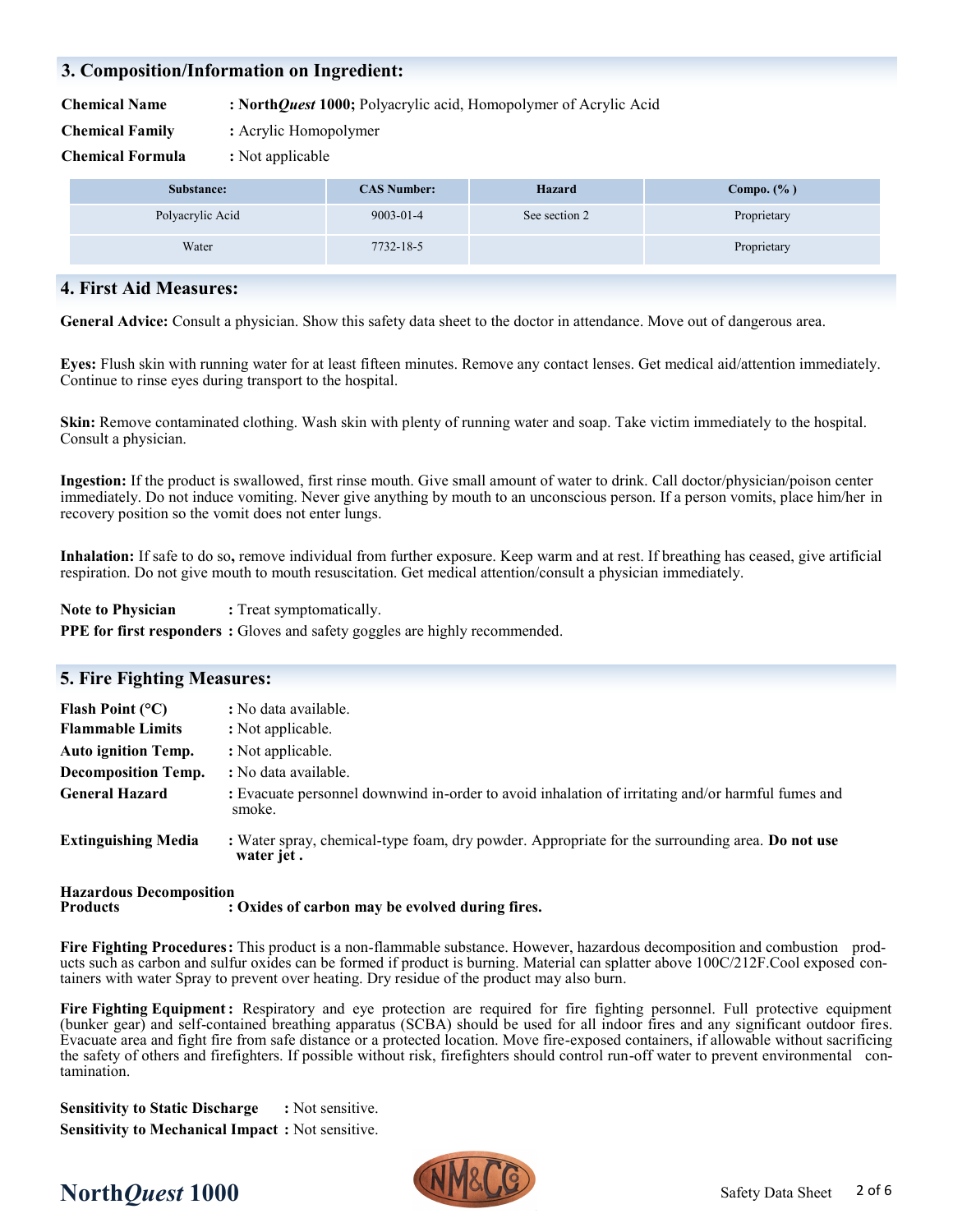### **6. Accidental Release Measures:**

#### **Protective Gear for Personnel:**

**For Small Spill:** Safety glasses or chemical splash goggles, chemically resistant gloves (rubber/latex), chemically resistant boots, and any appropriate body protection to minimize direct contact to the skin.

**For Large Spill:** Triple gloves (rubber and nitrile over latex), chemical resistant suit, boots, hard hat, full face mask/an air purifying respirator (NIOSH approved). Self contained breathing apparatus must be worn in situations where fumigant gas generation and low oxygen levels are a consequence of contamination from the leak.

#### **Spill Clean-up Procedures:**

**For Small Spill:** In the event of a small spill, the leak should be contained with an absorbent pad and placed in a properly labeled waste disposal container immediately. Clean the spill area with water. Do not let chemical/waste enter the environment.

**For Large Spill:** In the event of a large spill, contain the spill immediately and dispose according to state, federal, and local hazardous waste regulation. Do not let chemical/waste enter the environment.

#### **Environmental Precaution:**

**Water spill:** use appropriate containment to avoid run off or release to sewer or other waterways. Land spill: use appropriate containment to avoid run off or release to ground. **General precaution:** remove containers of strong acid and alkali from the release area.

**Release Notes:** If spill could potentially enter any waterway, including intermittent dry creeks, contact local authorities.

#### **7. Handling and Storage:**

**Handling:** Avoid contact with eyes, skin, and clothing. Do not taste or swallow. Do not inhale vapor or mist. Use with adequate ventilation. For industrial use only! Keep away from sources of ignition. Handle in a manner consistent with good industrial/ manufacturing techniques and practices. Wash hands thoroughly with soap and water after use. Remove contaminated clothing and protective equipment before entering eating areas.

**Storage:** Store in a cool, dry well-ventilated area. Keep containers closed when not in use. Keep product isolated from incompatible materials/conditions such as freezing temperatures. Empty containers retain vapor and material residue. Observe all recommended safety precautions until container is cleaned, reconditioned or destroyed. Do not store with alkalis and oxidizing agents. Keep away from food, drink and animal feeding.

#### **8. Exposure Controls and Personal Protection:**

**Engineering Controls:** Good general ventilation should be used. Ventilation rates should be matched to conditions. If applicable, use process enclosures, local exhaust ventilation, or other engineering controls to maintain airborne levels below recommended exposure limits. If exposure limits have not been established, maintain airborne levels to an acceptable level. Eye wash facilities and emergency shower must be available when handling this product.

#### **Personal Protective Equipment:**

**Eyes and face:** Wear safety glasses with side shields or goggles when handling this material. OSHA Standard - 29 CFR 1910.133 or ANSI Z87.1– 2010

**Skin:** Avoid direct contact with skin. Wear chemically resistant gloves, apron, boots or whole bodysuit when handling this product. OSHA Standard - 29 CFR1910.138

**Respiratory:** Avoid breathing vapor or mist. Use NIOSH approved respiratory protection equipment when airborne exposure is excessive. If used, full face-piece replaces the need for face shield and/or chemical goggles. Consult the respirator manufacturer to determine the appropriate type of equipment for a given application. OSHA Standard CFR 1910.134

**Work Hygienic Practices:** Facilities storing or using this material should be equipped with emergency eyewash, and a safety shower. Good personal hygiene practices should always be followed.

#### **Exposure Limits:**

| Component:       | <b>OSHA STEL</b> | <b>OSHA PEL ACGIH TLV</b> |     | <b>ACGIH STEL</b> |
|------------------|------------------|---------------------------|-----|-------------------|
| Polyacrylic Acid | N/A              | N/A                       | N/A | N/A               |

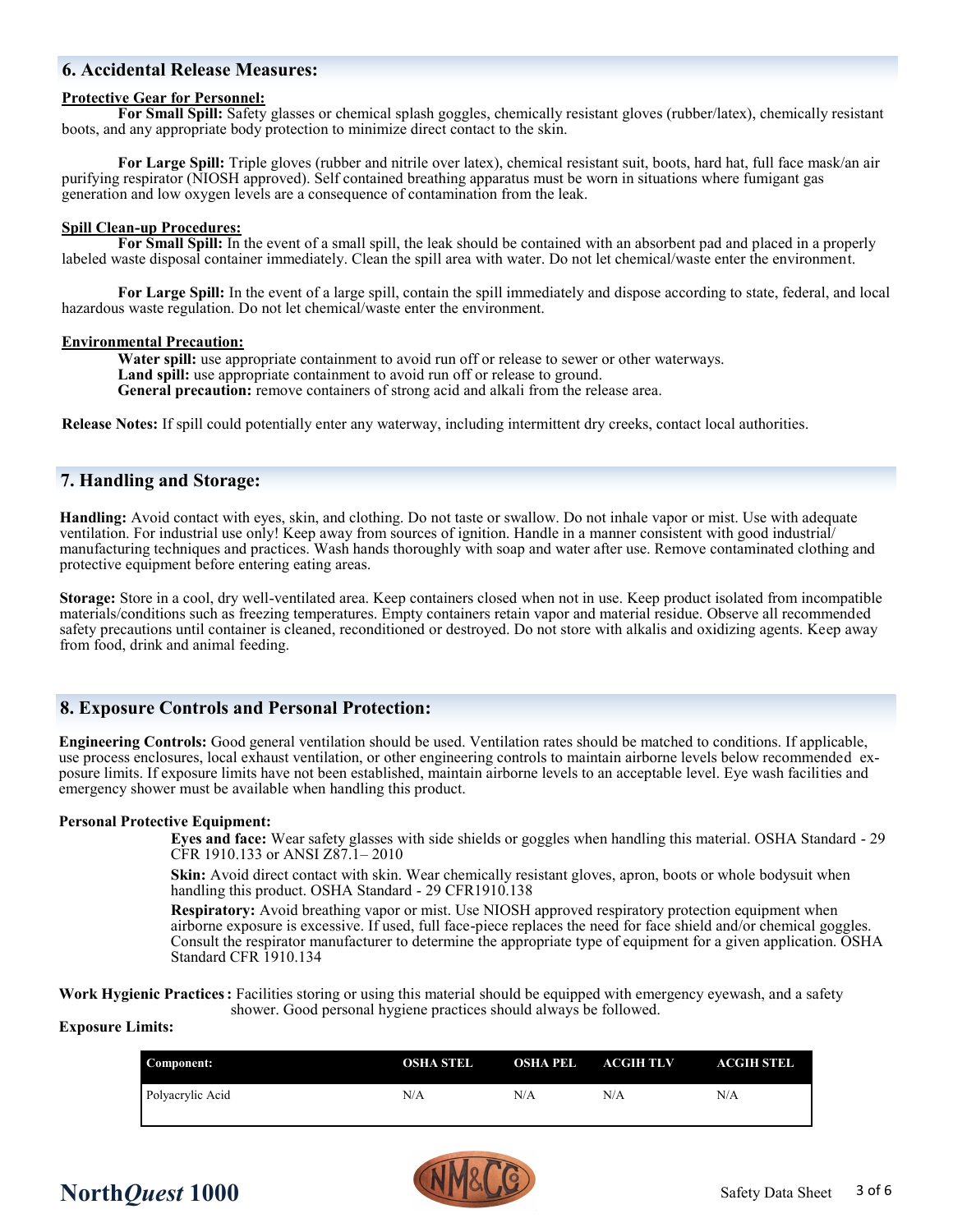## **9. Chemical and Physical Properties:**

| Appearance               | : Clear Liquid                    | <b>Decomposition Temp.</b>   | : No data available                |
|--------------------------|-----------------------------------|------------------------------|------------------------------------|
| Odor                     | : Characteristic                  | <b>Evaporation Rate</b>      | : Not available                    |
| <b>Odor threshold</b>    | : Not available                   | <b>Flammability</b>          | : Not flammable                    |
| Color                    | : Colorless to Pale Yellow Liquid | <b>Upper Explosive Limit</b> | : Not available                    |
| pH (1% Solution)         | $: 3.0 - 4.5$                     | <b>Vapor Pressure</b>        | : 3.2 kPa @ 25 $\degree$ C (Water) |
| <b>Melting Point</b>     | $: > -5$ °C                       | <b>Vapor Density</b>         | : No data available                |
| <b>Freezing Point</b>    | $: < -5$ °C                       | <b>Specific Gravity</b>      | $: 1.200 - 1.250$                  |
| <b>Boiling Range</b>     | $: > 100^{\circ}C$                | <b>Solubility</b>            | : Soluble in water                 |
| <b>Flash Point</b>       | : Not applicable.                 |                              |                                    |
| <b>Viscosity (mPa.s)</b> | : 100-400 cps $@25$ °C            |                              |                                    |

## **10. Stability and Reactivity:**

| <b>Stability:</b>                        | The product is stable under normal ambient conditions of temperature and pressure.                                                                                               |
|------------------------------------------|----------------------------------------------------------------------------------------------------------------------------------------------------------------------------------|
| <b>Polymerization:</b>                   | Polymerization may occur at higher temperatures.                                                                                                                                 |
| <b>Hazardous Decomposition Products:</b> | Thermal decomposition may yield acrylic monomers and hydrocarbons. Fire/burning of<br>the product may yield toxic fumes of carbon oxides and sulfur oxides.                      |
| <b>Incompatible Materials:</b>           | Strong alkalis, amines, nitrites, sulfites, reducing agents, oxidizing agents.                                                                                                   |
| <b>Conditions to Avoid:</b>              | Avoid exposure to extreme temperatures, contact with incompatible chemicals,<br>uncontrolled contact with accelerants. Protect from freezing. Keep away from direct<br>sunlight. |

## **11. Toxicological Information:**

| <b>Acute Toxicity:</b>      |                                                                                             |
|-----------------------------|---------------------------------------------------------------------------------------------|
| Oral $LD_{50}$              | : $2500 \text{ mg/kg}$ (Rat)                                                                |
|                             | : $4600$ mg/kg (Mouse)                                                                      |
| Dermal $LD_{50}$            | : ATE Value $> 5000$ mg/kg (Statements on toxicity have been derived from similar products) |
| Inhalation $LD_{50}$        | : No data available                                                                         |
| Corrosion/Irritation:       |                                                                                             |
| Skin                        | : Rat: $2000 \text{ mg/kg}$                                                                 |
| Eyes                        | : Rabbit: 2mg - moderate                                                                    |
| <b>Sensitization:</b>       |                                                                                             |
| Respiratory                 | : No data available.                                                                        |
| Skin                        | : No data available.                                                                        |
| Carcinogenicity             | : IARC CARCINOGEN LIST: GROUP 3                                                             |
| Mutagenicity                | : No data available.                                                                        |
| <b>Reproductive Effects</b> | : No data available.                                                                        |
| <b>Teratogenic Effects</b>  | : No data available.                                                                        |
| <b>Routes of Exposure</b>   | : Eyes, Skin, Inhalation.                                                                   |

### **Long Term Exposure Health Effects:**

| : Can lead to coughing, nasal congestion, tightness of chest and /or shortness of breath. |
|-------------------------------------------------------------------------------------------|
|                                                                                           |
|                                                                                           |

# **North***Quest* **1000** Safety Data Sheet

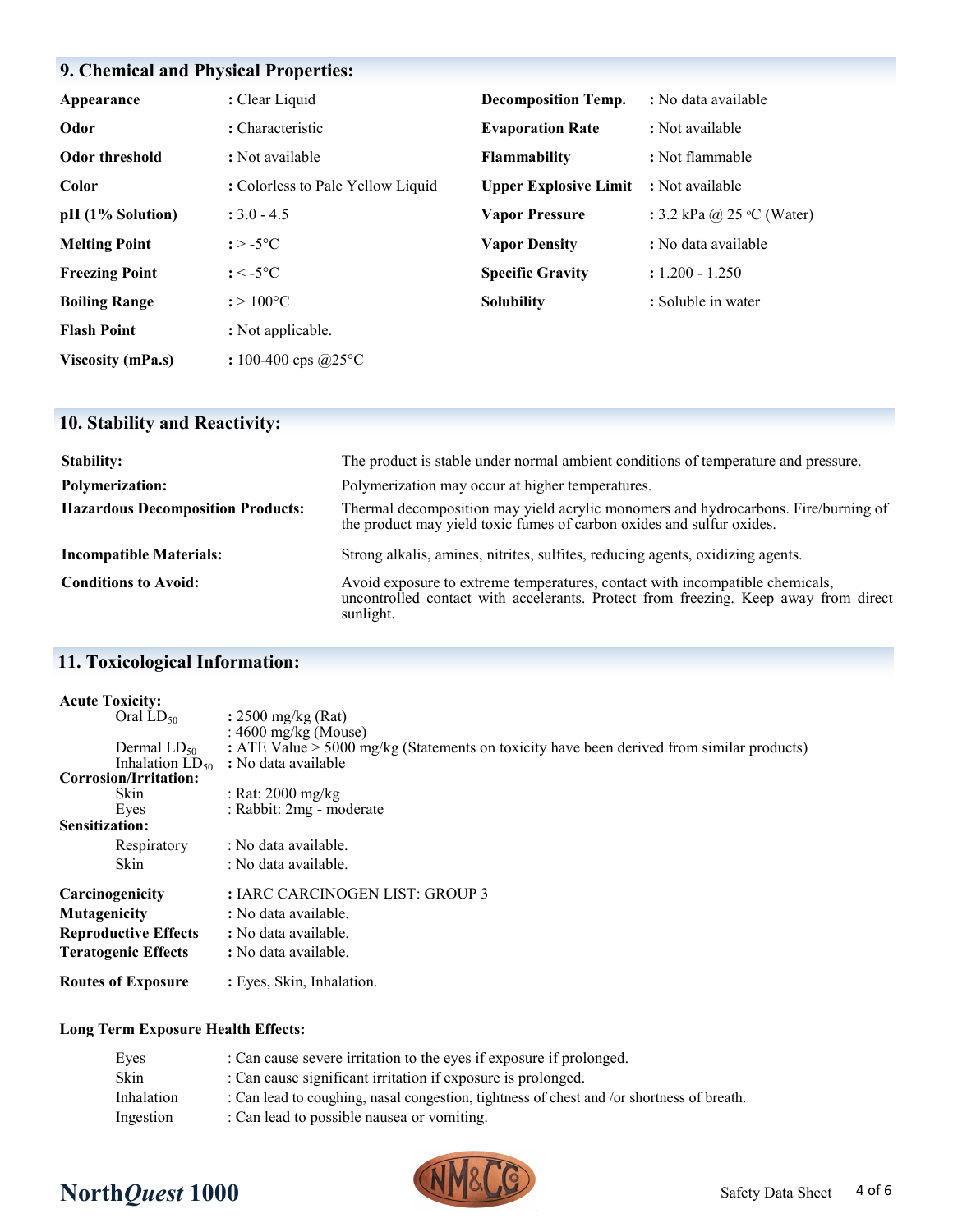### **12. Ecological Information:**

| All work practices must be aimed at eliminating environmental contamination. |  |  |
|------------------------------------------------------------------------------|--|--|

| <b>Biodegradability:</b>          | No data available.                                                                                                                          |
|-----------------------------------|---------------------------------------------------------------------------------------------------------------------------------------------|
| <b>Bioaccumulative Potential:</b> | No data available.                                                                                                                          |
| <b>Terrestrial Ecotoxicity:</b>   | This material may be harmful or fatal to contaminated plants or animals, especially if large<br>volumes are released into the environments. |
| <b>Aquatic Ecotoxicity:</b>       | This material may be harmful or fatal to the aquatic environments if large volumes are released.                                            |
| <b>Aquatic Invertebrates:</b>     | No data available.                                                                                                                          |
| <b>Mobility in Soil:</b>          | No data available.                                                                                                                          |
| <b>Other Adverse Effects:</b>     | No data available.                                                                                                                          |

### **13. Disposal Considerations:**

| <b>Disposal Method:</b>  | Dispose of waste at an appropriate waste disposal facility according to current applicable laws and<br>regulations.                                                                                                       |
|--------------------------|---------------------------------------------------------------------------------------------------------------------------------------------------------------------------------------------------------------------------|
| <b>For Large Spills:</b> | Contain material and call local authorities for emergency assistance.                                                                                                                                                     |
| <b>Product Disposal:</b> | Dispose of at a supervised incineration facility or an appropriate waste disposal facility according to<br>current applicable local, state and federal laws, regulations and product characteristics at time of disposal. |
| <b>Empty Container:</b>  | Contaminated container should be labeled and disposed in accordance to local, state and federal laws and<br>regulations.                                                                                                  |
| <b>General Comments:</b> | Refer to section 6, accidental release measures for additional information.                                                                                                                                               |

### **14. Transport Information:**

| Regulatory In-<br>formation | UN No. | <b>Proper Shipping Name</b> | <b>UN Class</b> | Packing<br>Group | <b>Labels</b> |
|-----------------------------|--------|-----------------------------|-----------------|------------------|---------------|
| <b>US DOT</b>               | None   | Not Regulated               | None            |                  | None          |
| <b>IMDG</b>                 | None   | Not Regulated               | None            |                  | None          |
| <b>IATA</b>                 | None   | Not Regulated               | None            |                  | None          |

### **15. Regulatory Information:**

**U.S. Federal Regulations: Not regulated.**

**TSCA Status: All components of this product are in compliance with TSCA**

**CERCLA Section 103 (40 CFR 302.4): No components of this products are listed.**

**Section 311/312 Categorizations (40 CFR 370): Not hazardous**

**SARA Section 313: No components of this products are listed.**